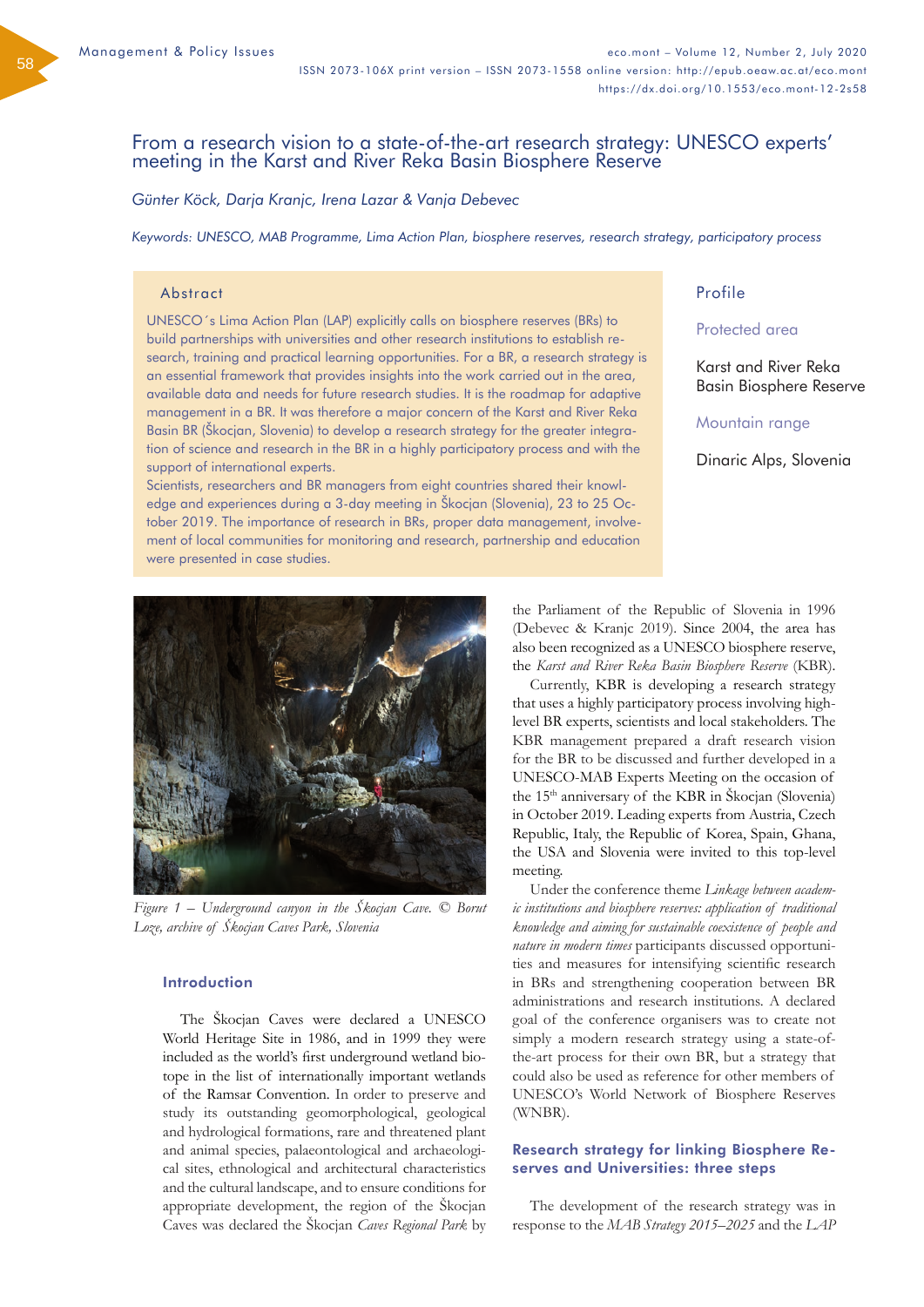*2016-–2025* (UNESCO 2017). For example, the MAB Strategy states that *"Each BR has an active research programme, based on the principles of sustainability science, which provides the basis of participatory decision-making and management in the BR"* (Strategic Objective 3.3) and *"BRs and national MAB Committees have partnerships with universities and research institutes, to undertake applied research and provide practical learning and training opportunities that support the management and sustainable development of BRs"* (Strategic Lines of Action A.3). Furthermore, Action A.4.1 of the LAP stipulates that BRs should *"Establish partnerships with universities/research institutions to undertake research, especially UNESCO Chairs and Centres"*.

## First step: Drafting a research vision

The draft of the KBR's research vision, developed jointly by V. Debevec and D. Kranjc, presented the common vision of cooperation among BR managers, research institutions and a network of Universities. It drew upon:

- the emphasis in the *Seville Strategy* (UNESCO 1996) that BRs will also contribute to the needs of society as a whole, by showing a way to a more sustainable future;
- the statement in the *MAB Strategy 2015–2025* that BRs are models to test and apply interdisciplinary approaches to understanding and managing changes in social and ecological systems, and their interaction, including conflict prevention and the conservation of biodiversity;
- the BRs' characteristic of focusing on a multistakeholder approach with particular emphasis on the involvement of local communities in management, and often highly innovative and participative governance systems;
- the conviction that the research strategy of a BR should ultimately help the BR's management to carry out concrete targeted activities towards conservation of biodiversity through its sustainable use, and to foster efficient measures for the protection of cultural and natural heritage.

The authors of the draft research vision aimed to combine two different approaches: the so-called *actionoriented research approach* and the *case study method*.

An *action-oriented research approach* is understood as a participatory process that brings together theory and practice, action and reflection. It is carried out as a research project, which is directed towards a change of common practices or at least entails recommendations for a change in the practices used. In order to obtain results regarding sustainable development and the use of traditional knowledge that will be readily understood, implemented and adopted, local people should be involved in the process from the outset. In this way, the changes will be pursued with greater efficiency (Priola 2016).

In a *case study research approach*, information is sought from various sources. The data gathered takes different forms, such as observations, surveys, interviews and analysis of documents. A *case study research approach* allows a composite, multifaceted investigation of what has proved to be efficient in other contexts (Priola 2016).

In order to follow the action-oriented and case study research approaches, the authors drew up an ambitious draft research vision based on their cooperation with research institutions and their network of universities, in consultation with the KBR's management.

Experts representing a broad spectrum of knowledge and experience in protected areas research and management were invited to help develop the draft research vision further. Researchers were asked to explain individually why it would be important to link/integrate KBR with their individual research fields, while BR managers or related experts were asked to explain why it would be important to link / integrate KBR with science and research in general. During the discussion, the draft was revised and the research vision was finalized:

*With effective application-oriented research work of the highest level that helps us protect our natural and cultural heritage, we advance the integration of science and management practices of our BR in order to make it fully functioning and relevant to society. While developing solutions, we integrate novel ideas into the management of our BR, and together create future sustainable ways of living. By exchanging good and bad practices and expertise with our fellow research partners and BR managers, by transmitting knowledge to younger generations and by fostering good mutual relationships, we enable the development of careers. Through our commitment, we wish to become an example of best practice with benefits for all.*

## Second step: From research opportunities to projects and actions

Following a pre-meeting request by the organisers, participants presented the situation in their own countries/BRs and shared information on international connections between BRs and universities. Their presentations covered:

- educational, public awareness and research projects, expert studies for management activities;
- integration of sustainable development and traditional knowledge, special training courses;
- international cooperation, study programmes.

During the meeting, the experts presented connections between BRs and universities that had resulted in successful projects at national and international levels (Table 1). In the discussions, all experts stated their belief that science, research and monitoring are essential instruments to integrate effectively the three functions of BRs – conservation, logistics and development. Consequently, it is important to link the scientific community with the BR and the local people. To achieve this important aim, participants identified a number of essential activities: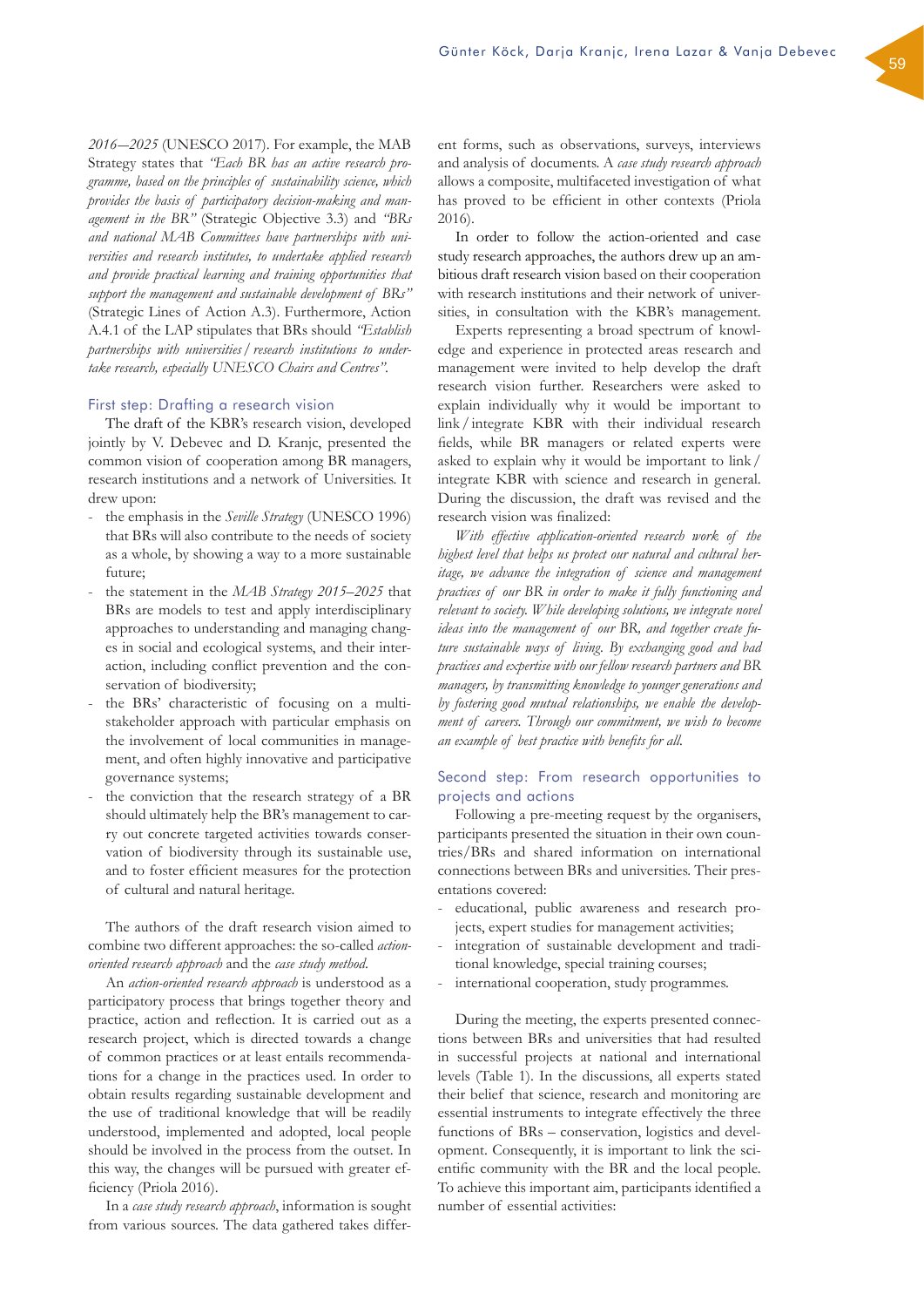| Bledsoe 2019, Cho 2019, Cupa 2019, Debevec 2019, Fakin Bajec 2019, Kock 2019, Lazar 2019, Koser 2019).                                                                                                                     |                                                                                                                                                                                                                                                                                                                                                                                             |                                                                                                                                                                                                                                                                             |  |
|----------------------------------------------------------------------------------------------------------------------------------------------------------------------------------------------------------------------------|---------------------------------------------------------------------------------------------------------------------------------------------------------------------------------------------------------------------------------------------------------------------------------------------------------------------------------------------------------------------------------------------|-----------------------------------------------------------------------------------------------------------------------------------------------------------------------------------------------------------------------------------------------------------------------------|--|
| <b>Cooperation Partners</b>                                                                                                                                                                                                | Type of cooperation; actions                                                                                                                                                                                                                                                                                                                                                                | Benefits, outcomes (selected)                                                                                                                                                                                                                                               |  |
| <b>BR Lower Morava</b><br>Mendel University Brno<br>(Czech Republic)                                                                                                                                                       | - University included in the board of managers and<br>advisory board<br>- practical education of students                                                                                                                                                                                                                                                                                   | supports the work of the BR by providing scientific<br>data for sound management decisions<br>- University is a perfect Ambassador of the MAB<br>philosophy<br>- several projects carried out                                                                               |  |
| Carinthian part of the BR Salzburger<br>Lungau and Kärntner Nockberge<br>Alpen-Adria University of Klagenfurt<br>(Austria)                                                                                                 | - long-term and contractual grounded collaboration,<br>aimed at bridge-building between international<br>research and living reality in the BR region<br>- research exchange platform offering a catalogue<br>of more than 50 research questions formulated by<br>the BR<br>contact point for master/doctoral theses to be car-<br>ried out in the BR<br>thematic courses at the University | practical education of students<br>the "research exchange platform" supports the BR<br>management to find solutions for its work<br>- Open Access Online Database with more than 360<br>publications about the region<br>more than 20 theses finished                       |  |
| <b>BR Großes Walsertal</b><br>University of Innsbruck<br>(Austria)                                                                                                                                                         | formal cooperation agreement for a strategic part-<br>$\blacksquare$<br>nership aimed at supporting the BR's research and<br>development mandate                                                                                                                                                                                                                                            | several research projects (e.g. on regional develop-<br>ment) carried out                                                                                                                                                                                                   |  |
| Korean BRs<br>Catholic University of Korea<br>National Institute of Ecology of Korea<br>(Republic of Korea)                                                                                                                | - long-term ecological monitoring                                                                                                                                                                                                                                                                                                                                                           | provides data series for assessing trends and mitigat-<br>ing changes<br>- implementation of three core research sites; these<br>so-called "supersites" serve as hubs for integrative<br>multidisciplinary research related to sustainability                               |  |
| BR Karst and River Reka Basin<br>Research Centre of the Slovenian Acad-<br>emy of Sciences and Arts<br>University of Primorska<br>University of Ljubljana<br>University of Nova Gorica<br>(Slovenia)                       | - network of universities of Škocjan Caves Park estab-<br>lished in 2014<br>- practical education of students<br>- research on paleoecology (long-term changes of<br>vegetation/past environment), and on the cultural<br>heritage and its development potential<br>supporting collaboration between universities and<br>the corporate sector                                               | - several projects carried out<br>results useful for planning the protection and man-<br>agement of natural and cultural heritage<br>- integration of research and practical work<br>involvement of the local community in capacity-<br>building activities                 |  |
| <b>Ghanaian BRs</b><br><b>Environmental Protection Agency</b><br>University of Ghana<br>University of Cape Coast<br>University for Development Studies<br>Kwame Nkrumah University of Science<br>and Technology<br>(Ghana) | optimization of stakeholder collaboration for BR<br>research in line with the Ghana Action Plan 2018 -<br>2025, coordinated by EPA, aimed at including local<br>communities and traditional knowledge                                                                                                                                                                                       | - several research projects carried out<br>- training courses for students and tourism sector,<br>- school education                                                                                                                                                        |  |
| <b>BR Mammoth Cave Area</b><br>Western Kentucky University<br>(USA)                                                                                                                                                        | - Karst field studies in BR<br>- practical education of students                                                                                                                                                                                                                                                                                                                            | summer classes for students and industry profes-<br>sionals<br>- natural Resource Condition Assessment for the core<br>area, delivering science-based information for BR<br>managers<br>programmes for public awareness, education and<br>research of traditional knowledge |  |
| <b>Italian BRs</b><br>Punto 3 srl.<br><b>Various Universites</b><br>(Italy)                                                                                                                                                | - collaboration between universities, educational<br>institutions and UNESCO-designated sites                                                                                                                                                                                                                                                                                               | several projects carried out (e.g. aiming at evaluat-<br>ing natural and cultural values, guidance for sustain-<br>able tourism and education activities, biodiversity<br>conservation)                                                                                     |  |
| BRs in Spain and the Mediterranean<br>International UNESCO Centre for Medi-<br>terranean Biosphere Reserves<br>Barcelona (Spain)                                                                                           | - facilitating linkages between academic institutions<br>and BRs in the Mediterranean<br>communication, training and environmental educa-<br>tion                                                                                                                                                                                                                                           | several research projects carried out (e.g. on global<br>change, capacity building)<br>practical education of students; training of research-<br>ers                                                                                                                        |  |

*Table 1 – Connections between BRs and Universities in various countries (Agostini 2019, Andrič 2019, Appah-Sampong & Ashong 2019, Bledsoe 2019, Cho 2019, Cupa 2019, Debevec 2019, Fakin Bajec 2019, Köck 2019, Lazar 2019, Roser 2019).*

- 1. It is important to demonstrate and promote that BRs
- are valuable research sites from environmental, cultural-heritage and social perspectives;
- can contribute to research and education at university level;
- are ideal places for transdisciplinary research;
- can play an important role as pioneers and model / test regions, e. g. for state-of-the-art technologies aimed at energy-saving and the production of renewable energies, or adaptations to agricultural strategies that respond to climate change.
- 2. It is important to explain to people why
- research is important for the BR;
- their cooperation with scientists is most welcome,
- BR science is important for their well-being.

Furthermore, it was stated that it would be helpful if the BR could provide adequate research infrastructure in situ (e. g. accommodation for students, working facilities).

Following the discussion, the experts were asked to highlight their individual research fields or the ones covered in their respective BRs. In order to define actual research topics for BRs or the KBR specifically, individual SWOT analyses of the proposed research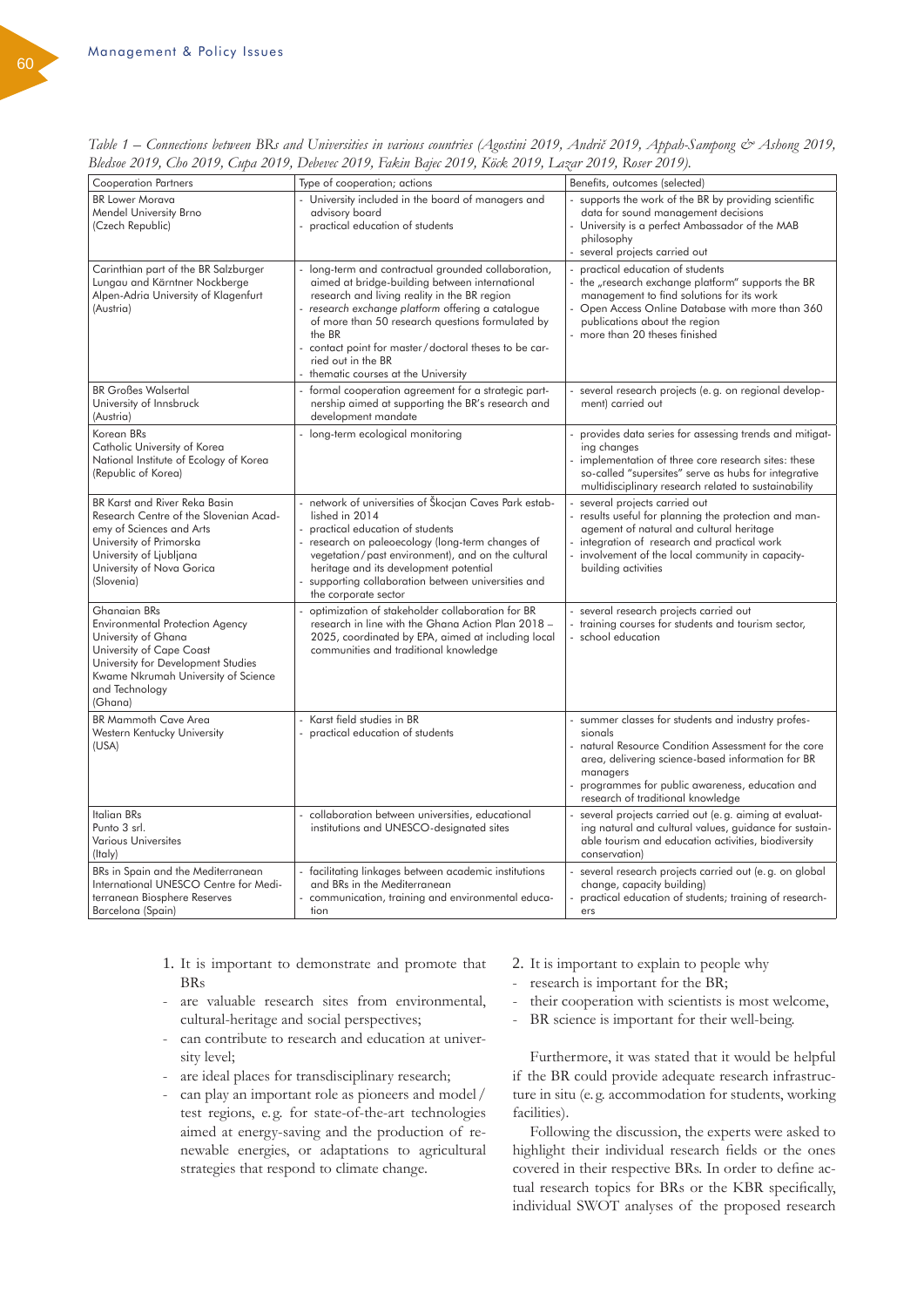*Table 2 – Summary of individual SWOT analyses of integrating individual research fields and science with the BR's roles (in brackets: perspective of the discussion participant – BRM = BR manager; S = scientist, academic institution).*

| <b>STRENGTHS</b>                                                                                                                                                                                                                                                                                                                                                                                                                                                                                                                                                                        | WEAKNESSES                                                                                                                                                                                                                                                                                                                                                                                                                                                                                                                                                                                                                                                                                                                                                                                                                 |
|-----------------------------------------------------------------------------------------------------------------------------------------------------------------------------------------------------------------------------------------------------------------------------------------------------------------------------------------------------------------------------------------------------------------------------------------------------------------------------------------------------------------------------------------------------------------------------------------|----------------------------------------------------------------------------------------------------------------------------------------------------------------------------------------------------------------------------------------------------------------------------------------------------------------------------------------------------------------------------------------------------------------------------------------------------------------------------------------------------------------------------------------------------------------------------------------------------------------------------------------------------------------------------------------------------------------------------------------------------------------------------------------------------------------------------|
| - Participatory approach (BRM)<br>- Transdisciplinarity (S)<br>- Interdisciplinarity (S)<br>- Living labs for applied research (S)<br>- A BR is ideal for long-term monitoring (S)<br>- Research infrastructure for national and international collabora-<br>tion (S)<br>- The objectivity of science can play an important role in resolving<br>disputes (BRM)                                                                                                                                                                                                                         | - Frequent conflicts of interest between BR/local people and<br>researchers (BRM, S)<br>- Lack of experience of how to integrate different kinds of knowl-<br>edge (scientific and traditional) (S)<br>- Lack of specialized personnel (S)<br>- Lack of funding (BRM, S)<br>- When the research is interdisciplinary, different approaches and<br>timelines occur, which are difficult to coordinate (S). The integra-<br>tion of common research fields in BRs means having to get out of<br>your own comfort zone (BRM, S)<br>- Lack of historical data and knowledge as a lost opportunity for<br>monitoring and evaluating trends (S)<br>- Transfer of scientific results to plain language and finding a<br>practical outcome (BRM)                                                                                   |
| <b>OPPORTUNITIES</b>                                                                                                                                                                                                                                                                                                                                                                                                                                                                                                                                                                    | <b>THREATS</b>                                                                                                                                                                                                                                                                                                                                                                                                                                                                                                                                                                                                                                                                                                                                                                                                             |
| - Problem-orientated research supports the BR management,<br>reduces costs and promotes efficiency (BRM)<br>- Dissemination of results to the public (BRM, S)<br>- Opportunity to use traditional knowledge (BRM, S)<br>- Outdoor classes for different audiences (BRM, S)<br>- Transfer of information from parents to children (BRM)<br>- Developing data management plans for BRs (BRM, S)<br>- BR can be a base for initiating dialogues between researchers and<br>BR stakeholders (BRM, S)<br>- Involving local community for long-term monitoring ("Citizen<br>science"; BRM, S) | - Problem-orientated research supports the BR management,<br>reduces costs and promotes efficiency (BRM)<br>- Dissemination of results to the public (BRM, S)<br>- Opportunity to use traditional knowledge (BRM, S)<br>- Outdoor classes for different audiences (BRM, S)<br>- Transfer of information from parents to children (BRM)<br>- Developing data management plans for BRs (BRM, S)<br>- BR can be a base for initiating dialogues between researchers and<br>BR stakeholders (BRM, S)<br>- Involving local community for long-term monitoring ("Citizen<br>science"; BRM, S)<br>- Human-nature conflicts (BRM, S)<br>- Limited finances (S)<br>- Lack of awareness of possibilities in a top-down approach (S)<br>- Lack of capacity (BRM, S)<br>- Lack of coordination between different institutions (BRM, S) |

fields and science in general in relation to the BR's roles were then carried out (Table 2).

At the end of the working session, the experts presented a list (based on their individual SWOT analyses) of proposed research topics that it would be interesting for them to carry out with or in the KBR.

## Third step: Research priorities for future action plan

 A supplementary list of interested research institutions, fields and potential research topics was drawn up at this meeting, complementing the KBR managements' preliminary draft list that included interested members of Škocjan Caves Park University Network.

The next step of the research strategy roadmap will be to define the *research priorities* for the KBR on the basis of the experts' proposed research topics. The research priorities should be defined according to various criteria such as current research needs or knowledge deficits in the BR, the interest of the research institutions/ scientists in the submission of a research proposal, and the requirements of international designations, conventions and strategies.

On the basis of the defined research priorities, and using straightforward questions, the BR management will then draw up a research activity plan for each individual research area during individual meetings with interested researchers:

- *What* is the aim of the project?
- What are the *benefits* for the BR management?
- Who will do the research?
- How will the research be done?
- What is the *timeframe*?
- What are the *costs*?

After the overall research plan has been drawn up, a Call for Research Projects will be issued. Project proposals must be prepared in a standardized form:

- Detailed description of the research topic/problem/subject;
- Review of the literature on the research topic;
- Definition of the research problem;
- Description of the research methodology;
- Detailed elaboration of the research question(s) related to timelines and available funding;
- Outline of the deliverables (e.g. benefits for the BR management and local communities, publications, public awareness).

An agreement concluded between the BR management and the research institutions/scientists will ensure that the institutions / scientists recognise the BR as a project partner and align their research plans so that the research work is carried out in the BR. For example, for research proposals to the Austrian MAB Committee, a Letter of Endorsement signed by the relevant BR management is obligatory for funding (Köck, personal communication). This procedure ensures that the BR management is informed about the research work done in the BR and can make use of the data and results of the project. An appropriate means to establish cooperation between BRs, related stake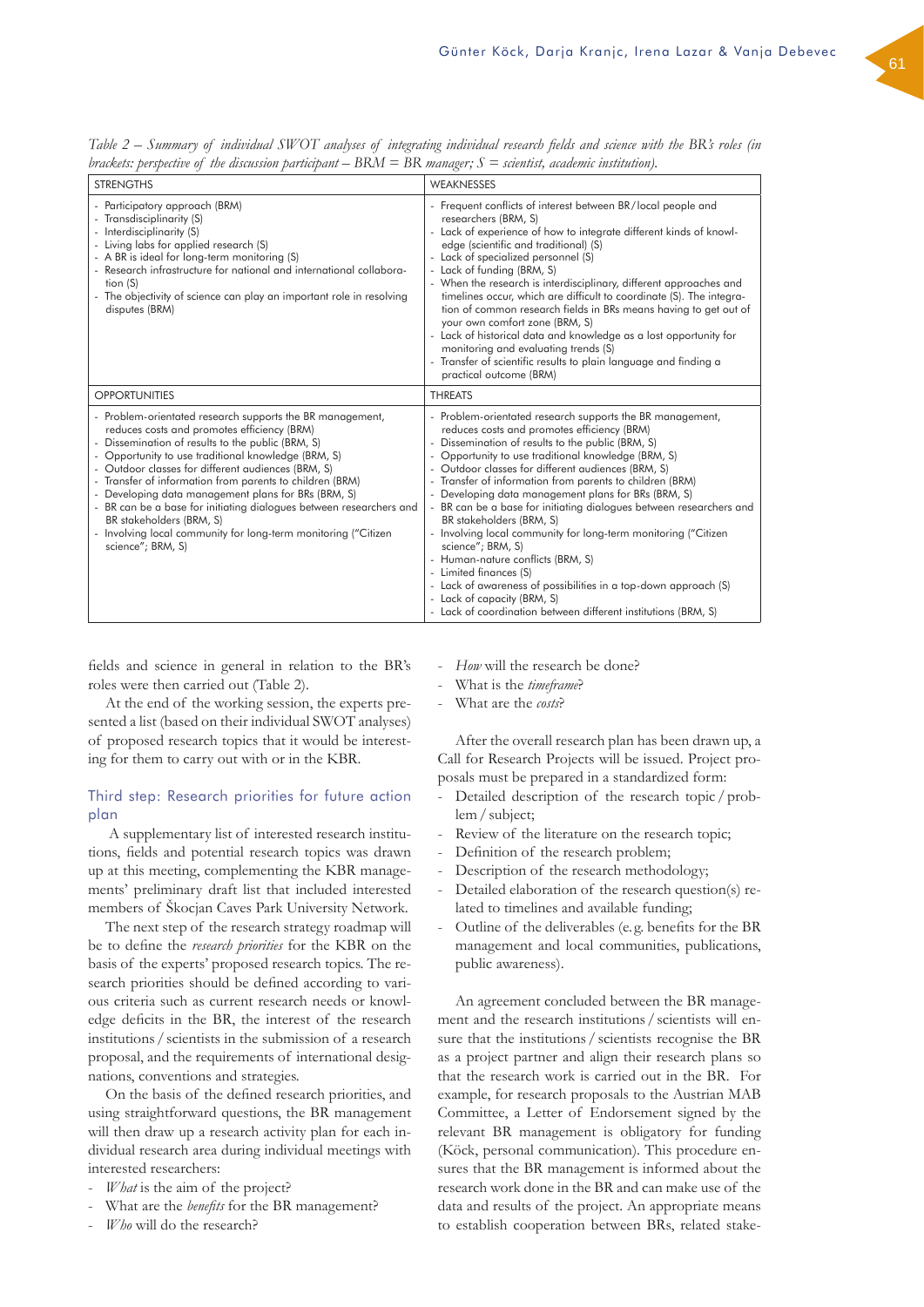holders and scientists could be to establish scientific councils for BRs (Arpin et al. 2016a, b).

A final step of the research strategy roadmap will be to define a monitoring and evaluation process for the publication of scientific data, implementation of solutions and acceptance by the local community.

### **Conclusions**

With this initiative, the Škocjan Cave Park and KBR started to activate a network of University institutes, communities, technicians and experts who will work together in the near future to develop cooperation with the aim of ensuring increasingly effective links between the scientific sphere and the local communities in the huge worldwide network of UNESCOrecognised sites.

Representatives from BRs, universities and other research institutions expressed the need to encourage dialogue between research institutions and BRs also at international level.

The process of preparing the research strategy gives the BRs and academic institutions a good insight into local needs and possibilities which could be managed effectively thanks to researchers' innovative approaches.

The research vision developed in a highly participatory process will help the KBR to protect its natural and cultural heritage and to create sustainable ways of living. KBR is committed to becoming an example of best-practice with benefits for all.

Furthermore, the process in KBR perfectly supports the development of possible research topics for the UNESCO Chair in *Interpretation and Education for Enhancing Integrated Heritage Approaches*, the establishment of which is planned in cooperation with the Škocjan Caves Park at the Faculty for Humanities of the University of Primorska (Koper).

It is the interlinkages among people, culture and nature that act as triggers for future research studies which will provide scientifically justified actions, data and evaluation of the sustainable development process. BRs as sites of excellence play an important role in the implementation of sustainability science, and thus UNESCO's WNBR will benefit from individual BRs' experiences.

#### Acknowledgements

We would like to thank Thomas Schaaf (Terra-Sana environmental consulting and temporary lecturer at the University of Freiburg), Thomas Scheurer and Valerie Braun for the critical review of our manuscript.

### References

Agostini, A. 2019. Collaborative actions between Universities, educative institutions and UNESCO designated sites: Some experiences developed in Italy.

*Experts Meeting "Linkage between academic institutions and biosphere reserves", 23–25 October 2019, Karst and River Reka Basin Biosphere Reserve, Škocjan (Slovenia).*

Andrič, M. 2019. Palynological research: Historical legacies of past (anthropogenic) vegetation changes for the present-day ecosystems: a long-term perspective and link between natural and cultural heritage. *Experts Meeting "Linkage between academic institutions and biosphere reserves", 23–25 October 2019, Karst and River Reka Basin Biosphere Reserve, Škocjan (Slovenia).*

Appah-Sampong, E. & S. Ashong 2019. Optimizing Stakeholders Collaboration for Research in Ghana's Biosphere Reserves – Policy and Institutional Framework. *Experts Meeting "Linkage between academic institutions and biosphere reserves", 23–25 October 2019, Karst and River Reka Basin Biosphere Reserve, Škocjan (Slovenia).*

Arpin, I., G. Ronsin, T. Scheurer, A. Wallner, F. Hobléa, O. Churakova (Sidorova), D. Cremer-Schulte & V. Braun 2016a. The scientific councils of Alpine protected areas: an overview and analysis of their contribution to linking science and management. *eco.mont* 8(2): 5–12.

Arpin, I., A. Wallner, T. Scheurer & V. Braun 2016b. Recommendations for establishing or renewing scientific councils in protected areas. *eco.mont* 8(2): 62*–*65.

Bledsoe, L. 2019. Mammoth Cave Area Biosphere Reserve & Western Kentucky University: Connecting people to nature through education, research, and community engagement. *Experts Meeting "Linkage between academic institutions and biosphere reserves", 23–25 October 2019, Karst and River Reka Basin Biosphere Reserve, Škocjan (Slovenia).*

Cho, D. 2019. Long-term Ecological Research and Monitoring in Mt. Sorak Biosphere Reserve, Korea. *Experts Meeting "Linkage between academic institutions and biosphere reserves", 23–25 October 2019, Karst and River Reka Basin Biosphere Reserve, Škocjan (Slovenia).*

Čupa, P. 2019. Benefits of cooperation between the Lower Morava Biosphere Reserve and Mendel University in Brno. *Experts Meeting "Linkage between academic institutions and biosphere reserves", 23–25 October 2019, Karst and River Reka Basin Biosphere Reserve, Škocjan (Slovenia).*

Debevec, V. 2019. Network of Universities in Škocjan Caves Park and Karst and Reka River Biosphere Reserve. *Experts Meeting "Linkage between academic institutions and biosphere reserves", 23–25 October 2019, Karst and River Reka Basin Biosphere Reserve, Škocjan (Slovenia).*

Debevec, V. & D. Kranjc 2019. The Karst Biosphere Reserve in Slovenia. *eco.mont* 11(2): 43–49

Fakin Bajec, J. 2019. Establishing an integrative approach in safeguarding and sustainable using of cultural and natural heritage. *Experts Meeting "Linkage between academic institutions and biosphere reserves", 23–25 October 2019, Karst and River Reka Basin Biosphere Reserve, Škocjan (Slovenia).*

Köck, G. 2019. Cooperation between biosphere reserves and research institutions in Austria. *Experts Meeting "Linkage between academic institutions and biosphere*